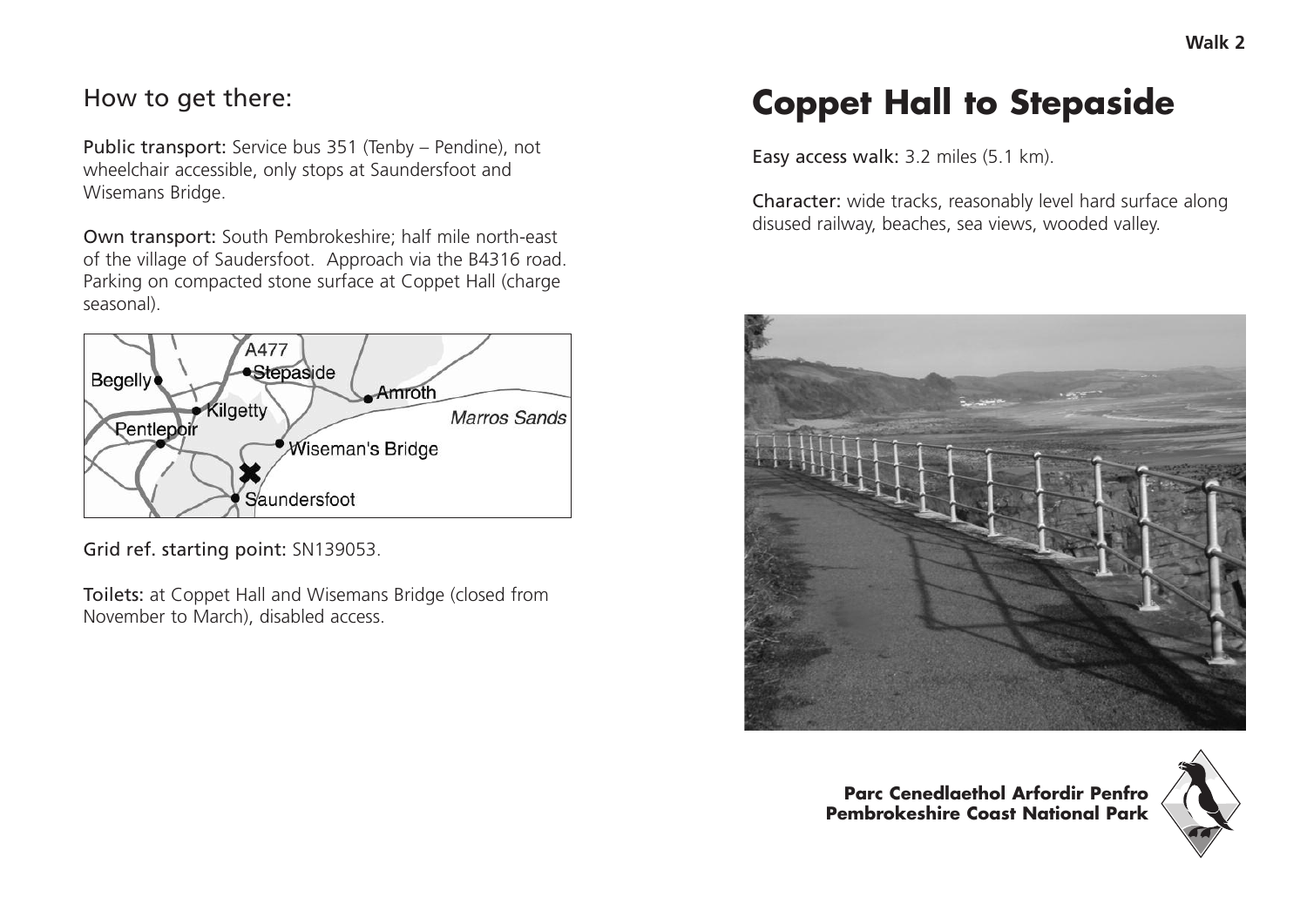## Description

This walk starts from the beach car park at Coppet Hall and runs along the seafront, through two tunnels to Wisemans Bridge beach where it turns inland to run alongside the stream up the aptly named Pleasant Valley to finish at the old iron works at Stepaside.

The section from Coppet Hall to Wisemans Bridge is a cycleway. From Wisemans Bridge to Stepaside the path runs along a bridleway so you may encounter horse riders as well as cyclists on this part of the route.

Coppet Hall was known as Coalpit Hall in the nineteenth century when coal was shipped out from this beach. The Stepaside Ironworks processed ore dug from 'patches' on the sea cliffs between Saundersfoot and Amroth. The path runs along the old railway that was built to transport anthracite coal from Grove Colliery at

Stepaside to the harbour at Saundersfoot. Originally a horse-drawn 'dramway' the railway fell into disuse and closed in 1939.

The beaches here were a used a training ground in 1943 for the D-Day landings. Look for blue-tit, great-tit, wren, greater-spotted woodpecker and chaffinch in the woods.

## **Directions**

The start of walk is along a 2.8 metre wide tarmac track on the immediate left as you enter the car park at Coppet Hall. Follow the track around to the right towards the coast to the first tunnel. At the tunnel entrance there is a short descent of 1:14 for 2 metres, continue through the tunnel (length 18 metres) passing two benches to a second tunnel (length 101 metres) The path in the tunnel is 2 metres wide narrowing to 1.5 metres wide at the exit. The tunnel is unlit and the path surface is uneven in

places. Continue along the seafront, the path from here to the road at Wisemans Bridge has the character of a promenade with railings on the sea wall and the width varies from 1.6 to 3.5 metres. Forty metres after the tunnel there is a short descent of 1:12 for 3 metres. Continue along the path to pass two more benches. There are two cross falls to the sea; 1:8 and 1:12 for a combined distance of 40 metres. Pass another bench and the junction of a footpath leading to the woods to pass another two benches until you reach the road iunction.

To access the toilets at Wisemans Bridge from the road junction, fork right along the minor road (no pavement) for 92 metres with descents of between 1:8 to 1:14. Retrace steps.

To continue the walk, fork left to follow the minor road past Step Cottage for 260 metres (no pavement), keeping to the left hand side of the road to avoid a cross fall of 1:8 until you reach the junction with the bridleway at Tramway Cottage. Leave the road at the bend, uneven surface for 3 metres and continue straight on along the hard surfaced bridleway through the woods. You will pass a junction with a footpath to the left and 440 metres along the bridleway there is a bench. At 123 metres from the bench there is a cross fall of up to 1:15 for 25 metres. Cross the bridge, passing another junction with a footpath to the left until you reach a gap next to a gate.

From here there is a compacted stone surface for 98 metres as the bridleway runs parallel to the road for a short distance before bearing left onto the entrance road to the old ironworks and car park. Retrace steps.